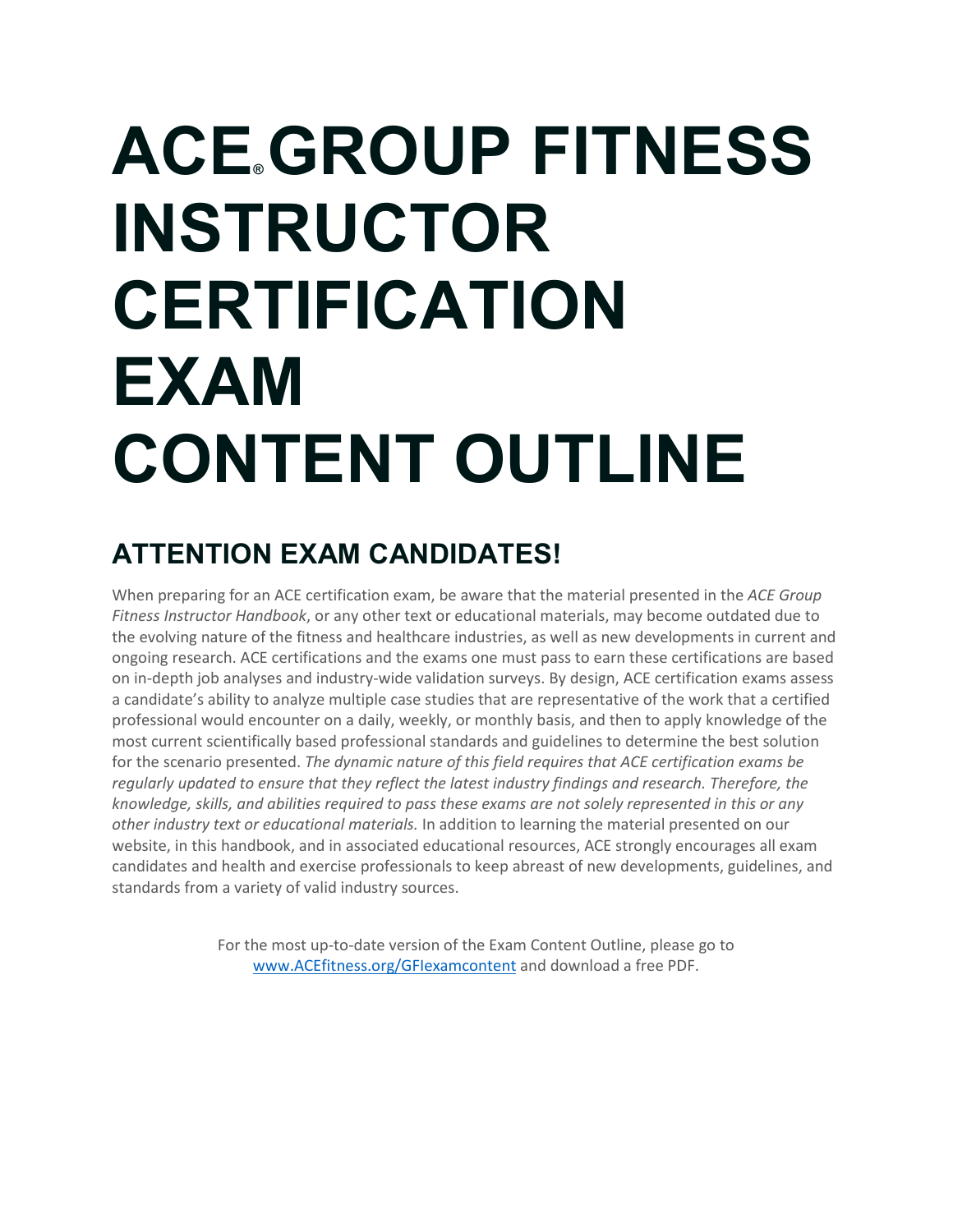## **EXAM CONTENT OUTLINE**

The Exam Content Outline is essentially a blueprint for the exam. As you prepare for the ACE Group Fitness Instructor Certification Exam, it is important to remember that each question on the exam maps directly to one of the Task Statements in this outline.

### **TARGET AUDIENCE STATEMENT**

The ACE certified Group Fitness Instructor (ACE GFI) prepares and leads safe, effective, and enjoyable exercise classes to promote fitness and support a healthy, active lifestyle. In addition to understanding how to apply knowledge of exercise science in fitness classes, the ACE GFI motivates and leads by using teaching techniques suitable for multiple stages and styles of learning, and adapts workouts based on the diverse needs of the participants.

The following eligibility requirements have been established for individuals to sit for the ACE Group Fitness Instructor Certification Examination:

- Must be at least 18 years of age
- Must hold a current adult cardiopulmonary resuscitation (CPR) certificate, and if living in the U.S.A. or Canada, a current automated external defibrillator (AED) certificate
- Must have completed high school (or the equivalent)

### **DOMAINS, TASKS, AND KNOWLEDGE AND SKILL STATEMENTS**

A Role Delineation Study, or job analysis, was conducted by the American Council on Exercise and Scantron Corporation, for the ACE Group Fitness Instructor Certification Program. The first step in this process was completed by a panel of subject-matter experts in the various disciplines within the field of group fitness. The primary goal of the panel was to identify the primary tasks performed by professional GFIs in creating, leading, and adapting inclusive group fitness classes of varied formats to help diverse groups of individuals to improve health and fitness, and to make meaningful health behavior changes for sustained results.

The panel first identified the major responsibilities performed by professional GFIs. These responsibilities are defined as "Tasks," and it was determined that the responsibilities of the professional GFI could be described in 13 task statements. These tasks were then grouped into three Performance Domains, or major areas of responsibility.

The Performance Domains are listed here with the percentage indicating the portion of the exam devoted to each Domain:

**Domain I: Class Preparation – 34% Domain II: Group Instruction and Leadership – 39% Domain III: Professional Conduct and Risk Management – 27%**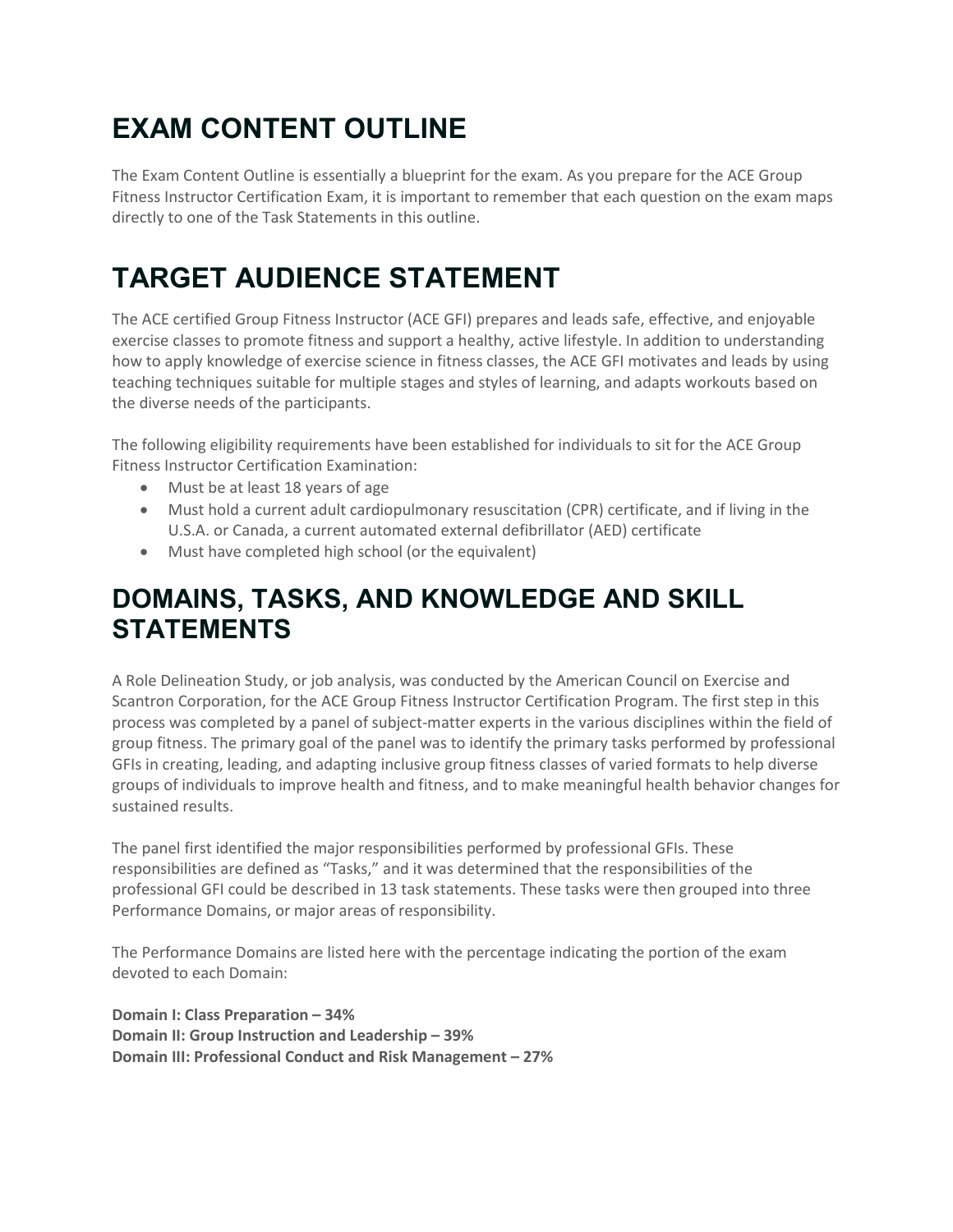Each Performance Domain is composed of Tasks, which detail the job-related functions under that particular Domain. Each Task is further divided into Knowledge and Skill Statements that detail the scope of information and understanding required to perform each Task and explain the skills required to apply that understanding in a practical setting.

The Domains, Task Statements, and Knowledge and Skill Statements identified by the panel of subjectmatter experts were presented to a large, nationally representative group of current ACE Certified GFIs through an online survey, and the survey results were used to validate the work of the panel and establish test specifications for the Exam. This completed the Role Delineation Study, with the outcome of this study being the ACE Group Fitness Instructor Certification Exam Content Outline detailed here. Please note that while each question on the Exam maps to one of the Tasks in the Exam Content Outline, not all Knowledge and Skill Statements will be addressed on each exam administration, as there are not enough questions on a certification exam to cover every knowledge and skill statement.

## **DOMAIN I: CLASS PREPARATION 34%**

**Task 1: Create a plan based on the class format, class objectives, and anticipated participants to establish a structure for safe and effective experiences.**

#### *Knowledge of:*

- 1. Group fitness class formats (e.g., dance-based, mind-body, indoor cycling, strength, kickboxing, interval training)
- 2. Objectives of various class formats
- 3. Group fitness class components (e.g., warm-up, conditioning, cool-down)
- 4. Characteristics of anticipated participants (e.g., demographics, experience, ability)
- 5. Time management as it relates to the weighting of each component of the class
- 6. Location and space requirements of various group fitness class formats

- 1. Determining objectives for specific group fitness classes
- 2. Allocating appropriate time for each component of the class
- 3. Preparing for environmental factors and anticipated participants
- 4. Creating group fitness class plans that meet the objectives of the class and the needs of participants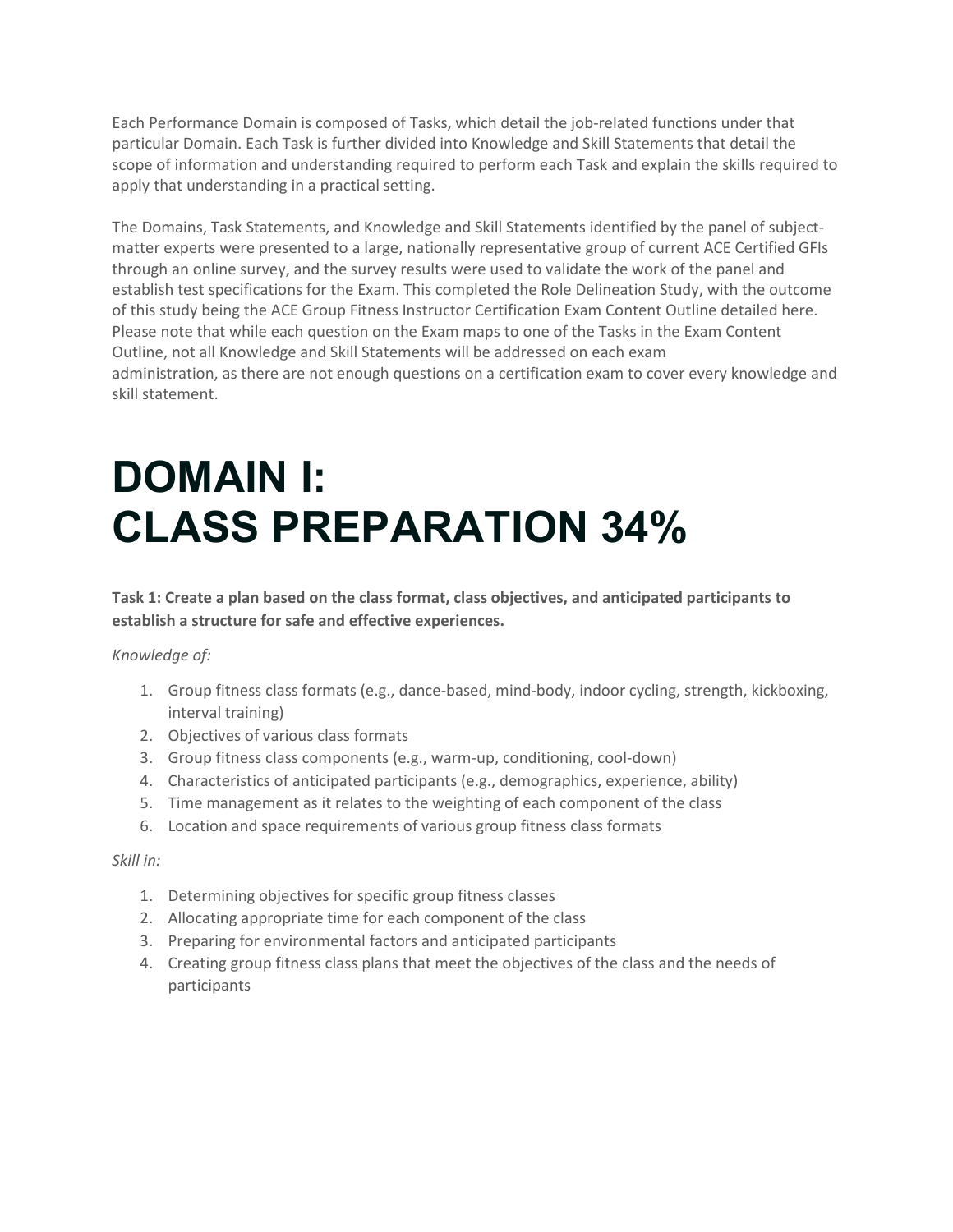**Task 2: Select and organize exercises in sequences that align with exercise science principles, class components, and class elements (e.g., music, equipment) to meet class objectives.**

#### *Knowledge of:*

- 1. Anatomy, kinesiology, and exercise physiology (e.g., major muscle groups, joint actions, cardiorespiratory responses)
- 2. Principles of training (e.g., overload, specificity, reversibility, progression, regression)
- 3. Health-related components of fitness (e.g., muscular strength and endurance, cardiorespiratory fitness)
- 4. Skill-related components of fitness (e.g., balance, agility, coordination)
- 5. Appropriate exercises and intensities related to components (e.g., warm-up, conditioning, cooldown) of group fitness class formats
- 6. Teaching strategies (e.g., slow to fast, repetition reduction, part to whole, simple to complex)
- 7. Options, intended purposes, and space requirements for using various types of group fitness equipment (e.g., steps, elastic resistance, stability balls, yoga mats)
- 8. AV equipment capabilities and use (e.g., stereo, microphone, lighting, video)
- 9. Characteristics of music (e.g., beats per minute, structure, content) and their relation to group fitness class formats, objectives, and anticipated participants
- 10. Licensing laws pertaining to music in a fitness setting
- 11. The relationship of music and group fitness equipment with exercise intensity
- 12. Appropriate sequencing of exercises to facilitate desired progressions and regressions within group fitness classes
- 13. Modifications for exercises used in group fitness classes to accommodate varied participant abilities

- 1. Selecting and sequencing exercises for health-related components, skill-related components, and physiological responses
- 2. Applying principles of training to selected exercises (e.g., overload, specificity, reversibility, progression, regression)
- 3. Incorporating exercises that use a variety of movement variables (e.g., planes of motion, lever length, balance, external resistance)
- 4. Using various types of equipment (e.g., steps, elastic resistance, stability balls, yoga mats) in a group fitness setting
- 5. Utilizing the space effectively as it relates to equipment use and participant group size
- 6. Coordinating musical phrasing and tempo with movement and exercises within applicable group fitness class formats
- 7. Selecting appropriate music (e.g., beats per minute, structure, content) for varied group fitness class formats, objectives, and participants
- 8. Sequencing exercises to facilitate desired progressions and regressions within group fitness classes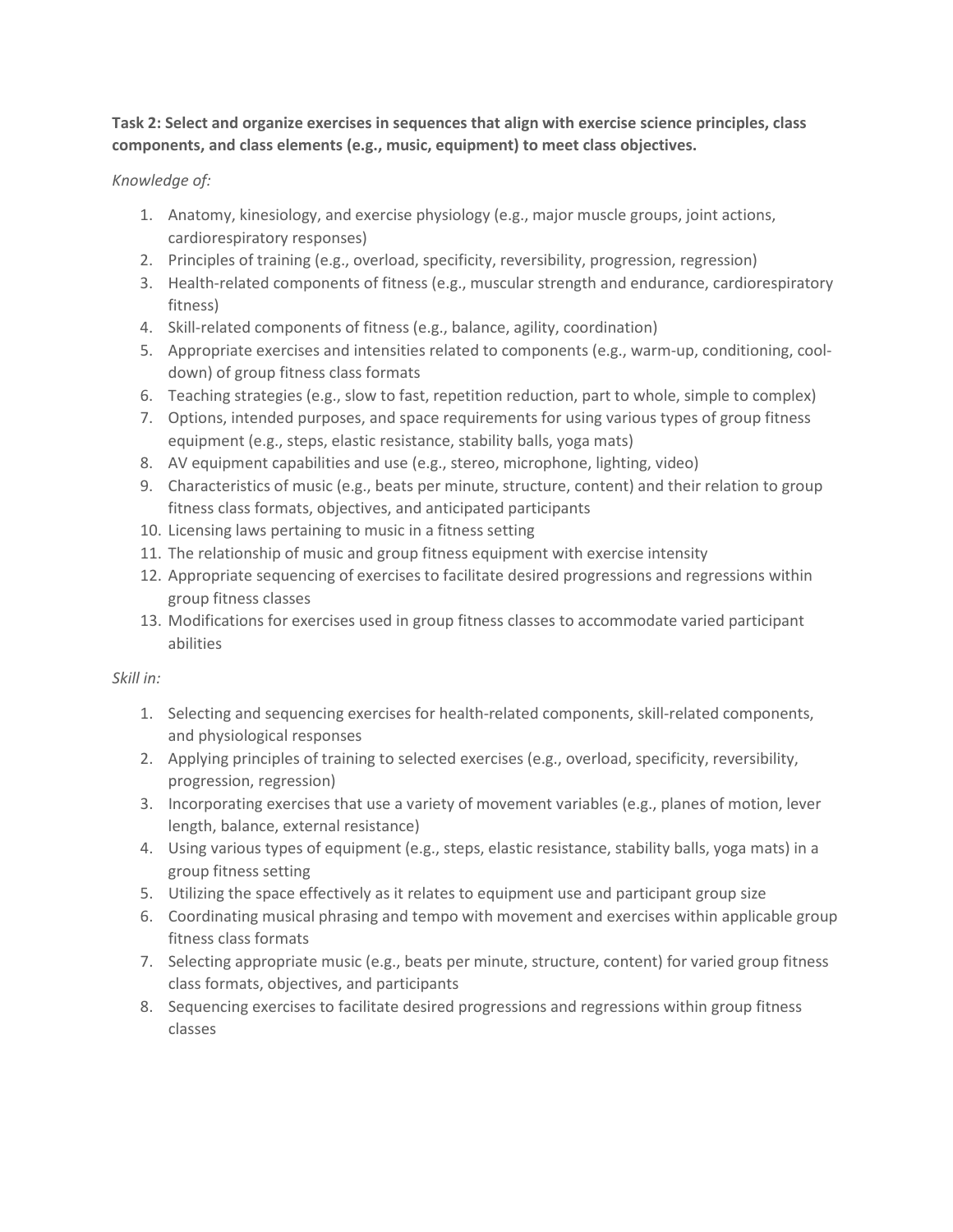**Task 3: Identify appropriate exercise options (e.g., regressions, progressions, modifications) to reduce the risk of injury, improve performance, and create an inclusive class environment.**

#### *Knowledge of:*

- 1. Anatomy, kinesiology, and exercise physiology (e.g., major muscle groups, joint actions, cardiorespiratory responses)
- 2. Principles of training (e.g., overload, specificity, reversibility, progression, regression) and their application to varied group fitness class formats and objectives
- 3. Regressions, progressions, and modifications for exercises and movements used in various group fitness class formats
- 4. Current guidelines for adapting exercises to improve and maintain cardiorespiratory fitness, muscular strength and endurance, and flexibility
- 5. Safe and effective exercises that support functional training concepts
- 6. Exercise options for common muscular imbalances, chronic injuries, and population- and condition-specific needs and guidelines

#### *Skill in:*

- 1. Including variety in the group fitness class plan
- 2. Accommodating the skill- and health-related needs, ability levels, and preferences of class participants
- 3. Incorporating exercise variables (e.g., direction, rhythm, range of motion) into the class plan
- 4. Selecting exercise options that incorporate appropriate principles of training (e.g., overload, specificity, reversibility, progression, regression) as they relate to the class format and objectives
- 5. Evaluating the purpose and key elements of exercises (e.g., joint movements, muscle actions) to develop regressions, progressions, and modifications
- 6. Determining appropriate regressions, progressions, and modifications for each exercise based on class location, space parameters, and the participant class size
- 7. Appropriate application of safe and effective exercises that support functional training concepts

#### **Task 4: Rehearse the class content and refine the plan as needed to ensure a positive and successful experience.**

#### *Knowledge of:*

- 1. Methods for adjusting exercise intensity (e.g., exercise selection, equipment use, music, movement variables and speed)
- 2. Effective dimensional cueing (e.g., directional, alignment, breathing, spatial)
- 3. Teaching styles (e.g., command, practice, self-check) appropriate for group fitness classes
- 4. Communication and learning styles (e.g., verbal, visual, kinesthetic)
- 5. Appropriate use of group fitness–related equipment
- 6. Music variables that impact the class plan (e.g., beats per minute, structure, lyrics/content)
- 7. Movement variables that impact exercise intensity (e.g., lever length, external resistance, balance, speed)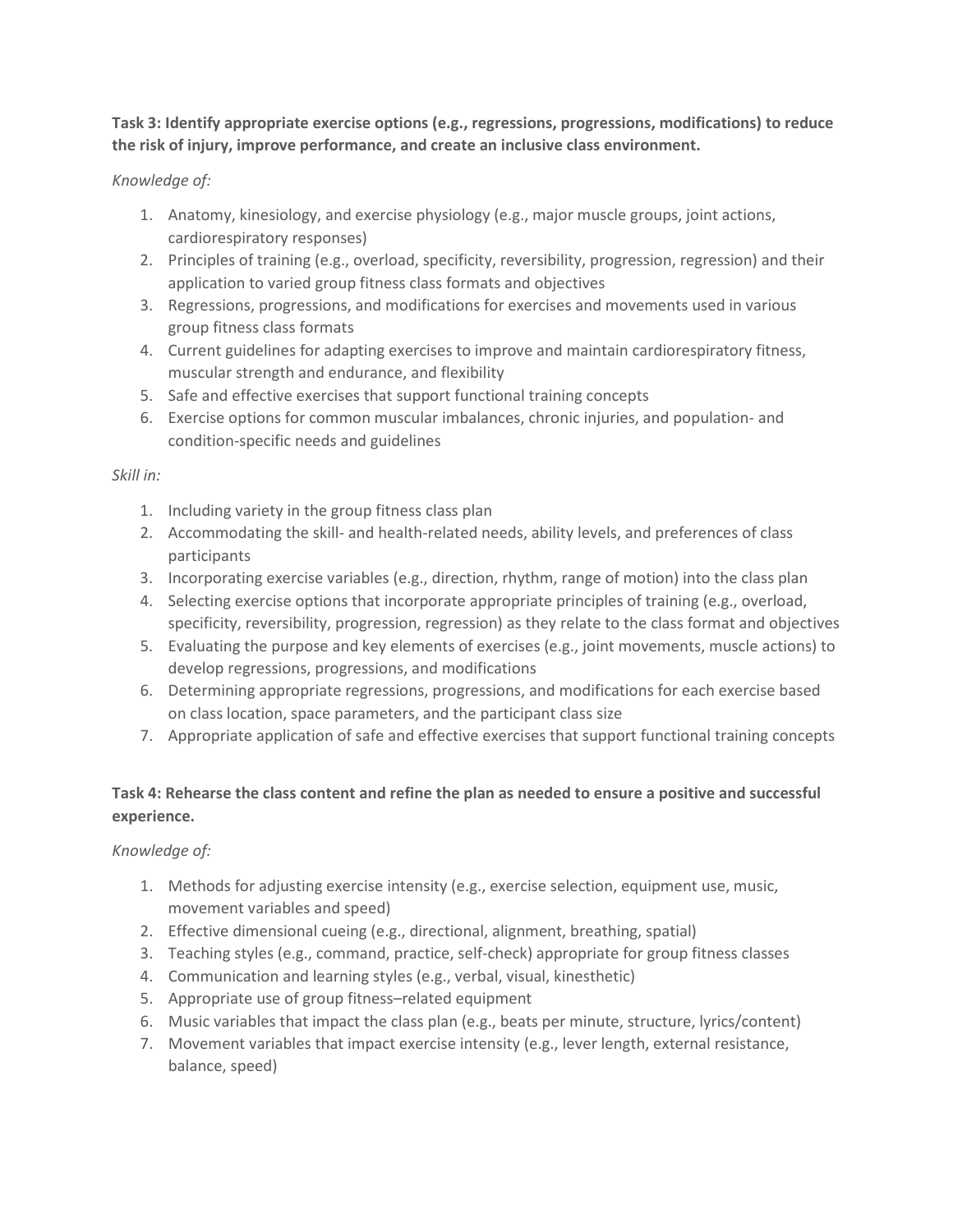#### *Skill in:*

- 1. Preparing opening and closing statements
- 2. Refining teaching strategies (e.g., slow to fast, repetition reduction, part to whole, simple to complex)
- 3. Determining appropriate transitions and sequence adjustments to facilitate class flow and align with class plan objectives
- 4. Identifying elements of group fitness class plans that require modifications based on class rehearsal
- 5. Incorporating appropriate cueing techniques (e.g., verbal, nonverbal, kinesthetic) based on class format to achieve desired class outcomes
- 6. Refining the timing of cueing techniques (i.e., anticipatory, instructional, follow-up, motivational)
- 7. Adjusting music (e.g., beats per minute, structure, decibels) for group fitness class components based on class format, anticipated participants, and expected outcomes
- 8. Coordinating musical phrasing and tempo with movement and exercises with applicable group fitness class formats

## **DOMAIN II: GROUP INSTRUCTION AND LEADERSHIP 39%**

**Task 1: Assess the space, equipment, environment, and participants to identify potential issues and make appropriate adjustments to the class plan to ensure a safe and effective experience.**

#### *Knowledge of:*

- 1. Environmental factors and potential hazards (e.g., temperature, humidity, air quality, altitude) that affect the class experience and participant safety
- 2. Factors that affect safe use of exercise equipment by participants (e.g., worn bands, chipped dumbbells, deflated stability balls)
- 3. Guidelines and recommendations for various group fitness formats and settings
- 4. Population- and condition-specific health and exercise considerations and contraindications
- 5. Equipment selection, space, and acoustic requirements for safe and effective exercises
- 6. Observed and self-reported health, fitness, and movement variables that impact exercise participation

- 1. Adapting the class plan based on specific environmental conditions
- 2. Adjusting equipment selection relative to class design, placement, and spacing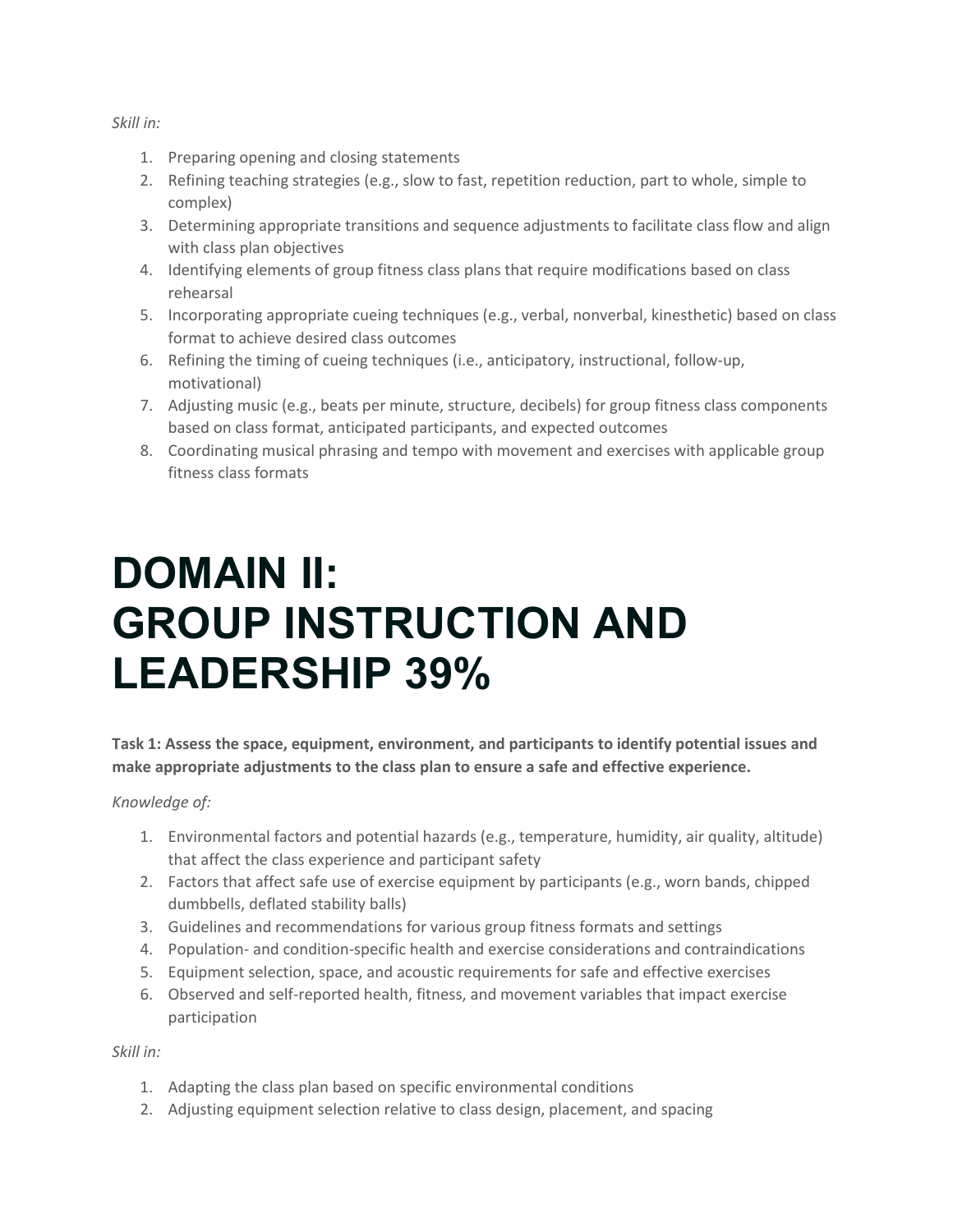- 3. Identifying hazards in the group fitness class setting
- 4. Recognizing the needs and capabilities of participants of varying cultural backgrounds, demographics, levels of fitness, movement skills, and special needs
- 5. Adapting the class plan to provide an inclusive and positive exercise experience for participants of varying cultural backgrounds, demographics, levels of fitness, movement skills, and special needs

#### **Task 2: Communicate with participants in a welcoming, positive, and engaging manner prior to, during, and after class to build rapport and promote class adherence.**

#### *Knowledge of:*

- 1. Opening and closing statements that facilitate a positive experience for participants
- 2. Effective group and interpersonal communication techniques that enhance rapport (e.g., active listening, acknowledgement, use of empathy, inclusive language)
- 3. Factors that influence adherence (e.g., personal attributes, environmental factors, physicalactivity factors)
- 4. Participant-centered teaching strategies

#### *Skill in:*

- 1. Delivering informative and inclusive opening and closing statements
- 2. Explaining class objectives and structure to facilitate positive class experiences
- 3. Establishing the tone of the class in a positive and motivating manner
- 4. Building rapport, establishing credibility, and developing trust with class participants
- 5. Fostering a sense of community among class participants
- 6. Providing appropriate feedback to help build long-term adherence
- 7. Responding professionally to solicited and unsolicited participant feedback
- 8. Listening effectively

**Task 3: Instruct participants by demonstrating proper exercise movements and modifications (e.g., regressions and progressions) while using verbal and nonverbal communication to improve technique, reduce the risk of injury, and improve performance.**

#### *Knowledge of:*

- 1. Body alignment and posture (e.g., neutral spine) for proper execution of dynamic and static exercises
- 2. Appropriate exercise techniques and movement patterns for a variety of group exercise formats and methods
- 3. Progressions and regressions for exercises used in various group fitness class formats
- 4. Cueing and communication techniques for different learning styles (e.g., verbal, visual, kinesthetic)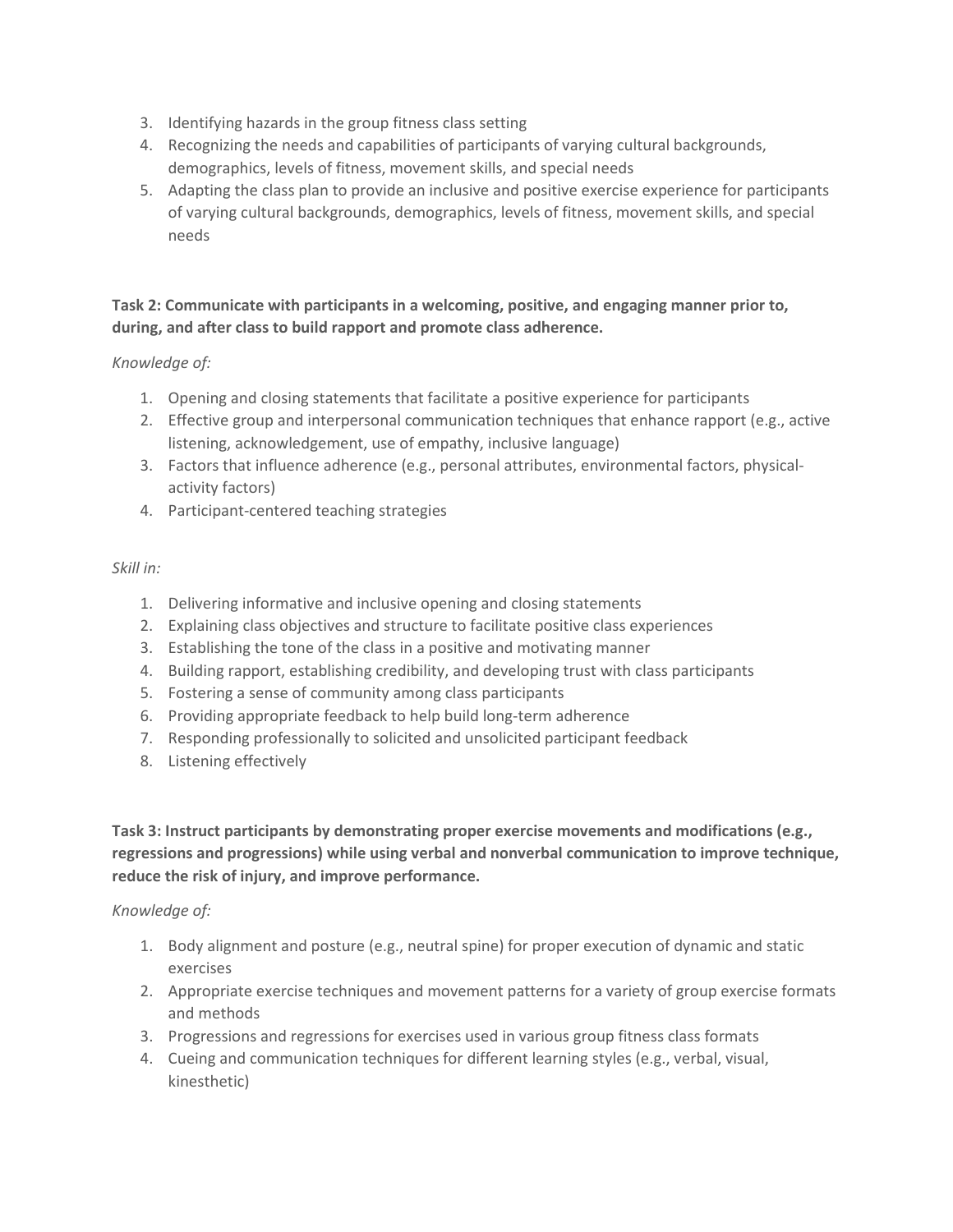- 5. Techniques for demonstrating (e.g., mirroring, matching) proper exercise movements and modifications
- 6. Domains and stages of learning (e.g., cognitive, associative, autonomous)
- 7. Methods for improving health- and skill-related components of fitness (e.g., flexibility, cardiorespiratory fitness, muscular strength and endurance, balance) to accommodate various fitness levels
- 8. Population- and condition-specific exercise guidelines and contraindications (e.g., older adults, prenatal/postpartum, diabetes, obesity)
- 9. Methods for adjusting class intensity (e.g., exercise selection, equipment use, music, movement variables and speed)
- 10. Physical signs and symptoms of overexertion, fatigue, dehydration, and overtraining
- 11. Physiological responses and adaptations that result from variations in environmental conditions (e.g., temperature, humidity, wind, air quality, altitude)

- 1. Recognizing and accommodating participants in various stages of learning (e.g., cognitive, associative, autonomous)
- 2. Applying effective instructional methods for teaching and correcting exercise techniques and movements
- 3. Communicating succinctly and with purpose (e.g., vocalization, pausing, intonation, filler words, clarity, enunciation)
- 4. Implementing cueing techniques (e.g., anticipatory, instructional, follow-up, motivational)
- 5. Cueing exercise movements, modifications, and transitions
- 6. Identifying the need for exercise modifications during each class based on participant abilities and responses to exercise
- 7. Modifying exercises to accommodate varied participant abilities and fitness levels
- 8. Leading exercise through mirroring and matching techniques
- 9. Manipulating various movements, pieces of equipment, types of music, and teaching styles within any class format
- 10. Implementing appropriate teaching strategies (e.g., slow to fast, repetition reduction, part to whole, simple to complex) to accommodate participant fitness, skill levels, cultural background, and class modality
- 11. Selecting appropriate communication techniques for various group fitness formats, objectives, and participants
- 12. Teaching and demonstrating exercises with proper form and technique
- 13. Teaching multiple exercise and movement options to accommodate various fitness levels and abilities
- 14. Using strategies that minimize vocal stress
- 15. Adapting class components, exercises, and sequencing based on environmental conditions
- 16. Identifying the need to terminate exercise for a participant or the class
- 17. Incorporating various teaching styles (e.g., command, practice, self-check) appropriate for group fitness classes
- 18. Modifying exercise variables (e.g., exercise selection, intensity, duration, recovery) to improve participant performance, adherence, and self-efficacy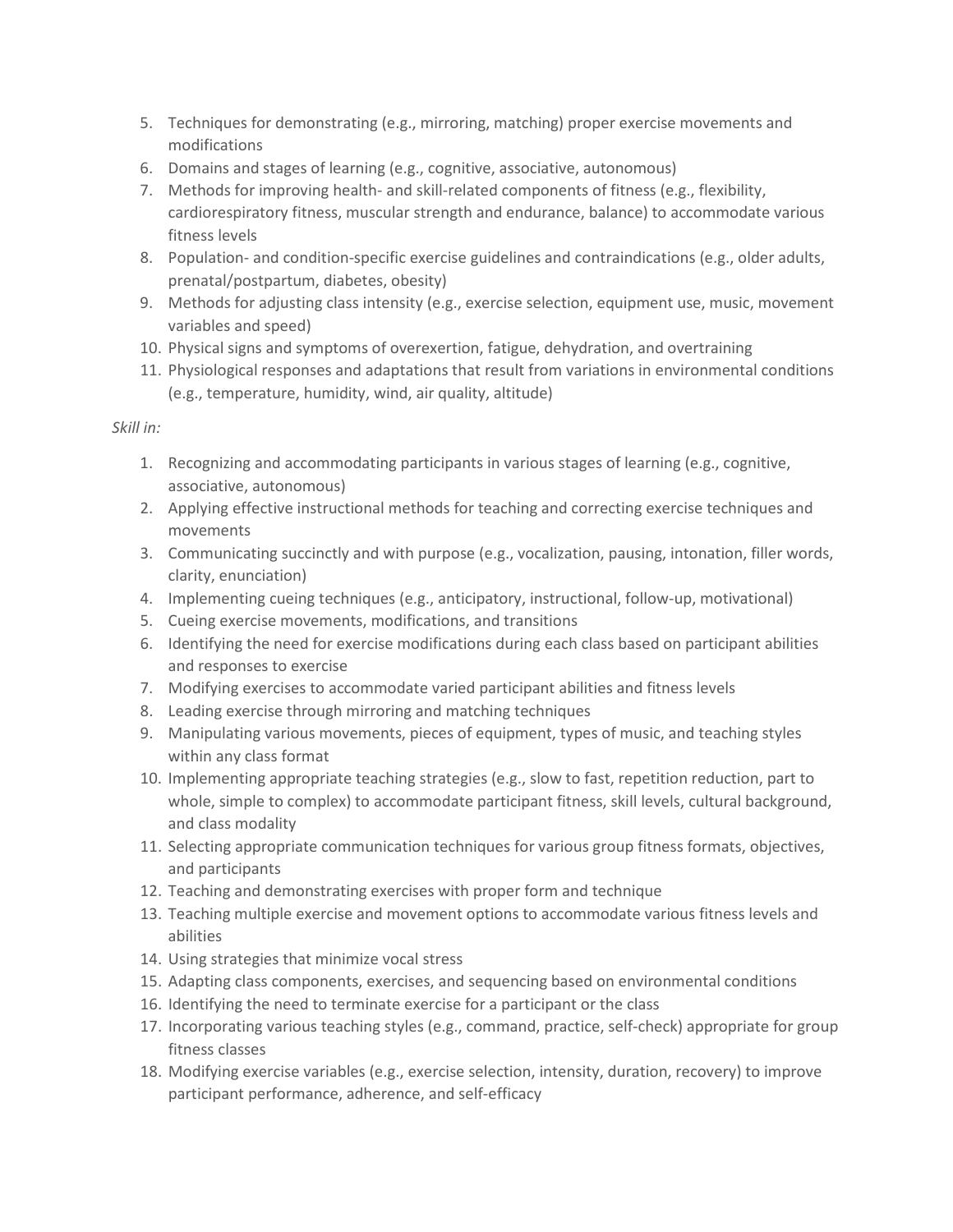- 19. Monitoring intensity levels of varied groups of participants in group fitness classes
- 20. Observing and interpreting participants' nonverbal communication
- 21. Maintaining situational awareness (e.g., location of participants, room characteristics) while leading group fitness classes

#### **Task 4: Motivate class participants using appropriate methods to increase participant engagement and confidence, improve performance, and create a positive and inclusive environment.**

#### *Knowledge of:*

- 1. Effective group and interpersonal communication techniques that enhance rapport (e.g., active listening, open-ended questioning, acknowledgement, use of empathy and compassion)
- 2. Effective motivational techniques that engage participants with various skills, limitations, preferences, and expectations in group fitness classes
- 3. Factors that influence exercise participation and adherence (e.g., personal attributes, environmental, physical activity)
- 4. Strategies to enhance individual autonomy and personal enjoyment in exercise classes
- 5. Participant-centered teaching strategies
- 6. Theories and models of behavior change (e.g., transtheoretical model, health belief model)
- 7. Types and appropriate use of feedback (e.g., corrective, value, and neutral statements)
- 8. Varied abilities and capabilities within population- and condition-specific groups
- 9. Diversity, inclusion, and bias

- 1. Creating a positive and welcoming environment
- 2. Building rapport and trust with class participants (e.g., learning participant names, being accessible and approachable, using culturally appropriate communication techniques)
- 3. Fostering a sense of community and camaraderie among class participants
- 4. Accommodating participants in the various stages of learning and readiness to change
- 5. Providing appropriate feedback based on participant skill, fitness, stage of learning, and/or cultural background
- 6. Adapting communication style to accommodate class variables (e.g., learning styles, class size, class format)
- 7. Interpreting nonverbal communication
- 8. Selecting appropriate motivational techniques (e.g., intrinsic, extrinsic) for desired outcomes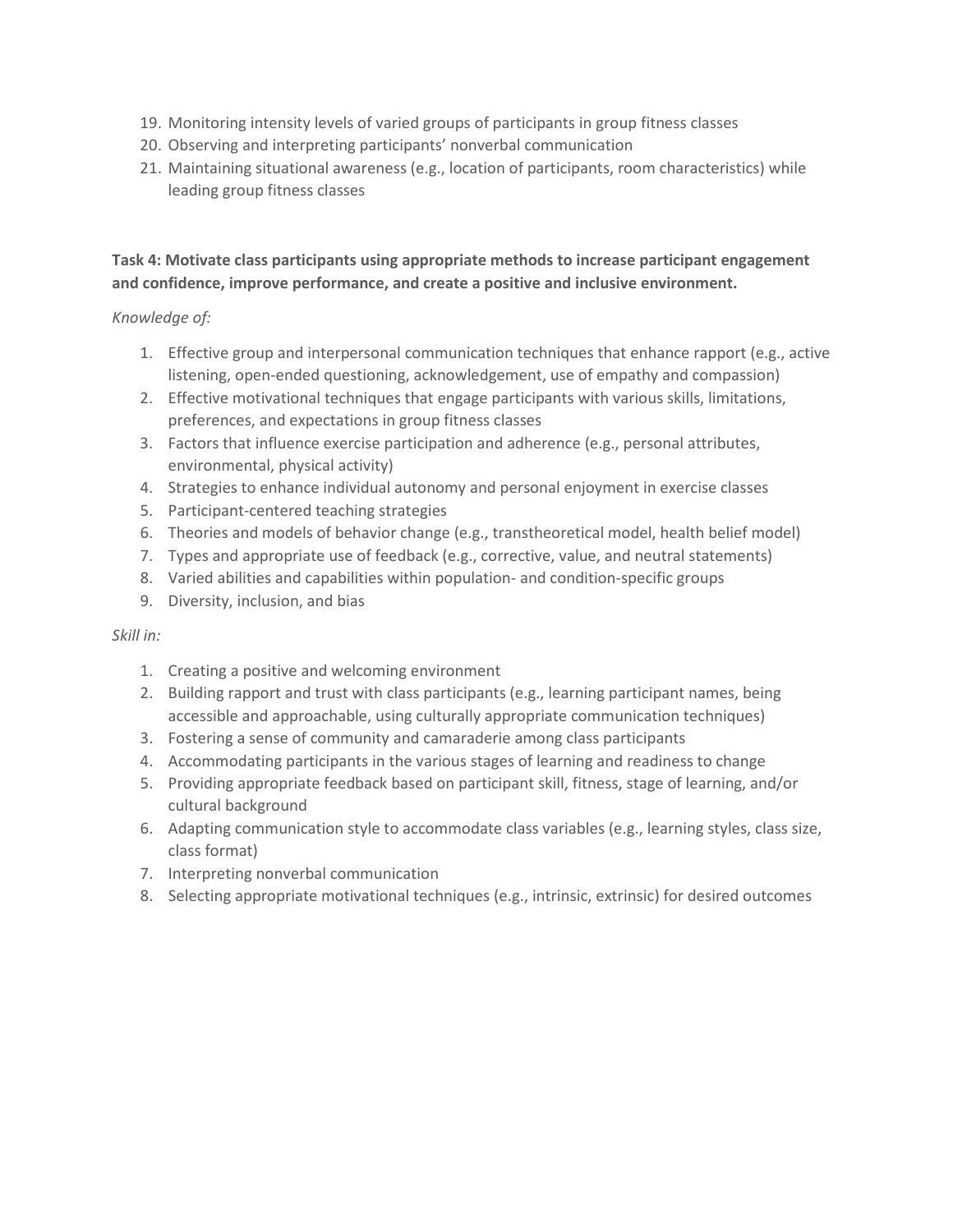**Task 5: Educate participants on general health and fitness principles and the benefits of physical activity to improve performance, reduce risk of injury, and increase participant self-efficacy.**

#### *Knowledge of:*

- 1. Scope of practice as it relates to leading various group fitness class formats
- 2. Principles of training (e.g., overload, specificity, reversibility, progression) as they relate to the class format and objectives
- 3. Theories and models of behavior change (e.g., transtheoretical model, health belief model)
- 4. Various communication and learning styles (e.g., verbal, visual, kinesthetic)
- 5. Effects of exercise consistency on health, fitness, and modifiable risk factors
- 6. General medical conditions and common physical disabilities of special populations
- 7. Applications and limitations of using target heart rate calculations (e.g., percent of heart-rate reserve)
- 8. Methods and reasons for monitoring exercise intensity (e.g., heart rate, talk test, ratings of perceived exertion), and their appropriate uses, precautions, and limitations
- 9. Health-related components of fitness (e.g., muscular strength and endurance, cardiorespiratory fitness, flexibility)
- 10. Skill-related components of fitness (e.g., balance, agility, speed, coordination)
- 11. Strategies for enhancing group fitness participant success

- 1. Using positive and inclusive language
- 2. Building rapport, establishing credibility, and developing trust with class participants
- 3. Educating participants about class components (e.g., warm-up, conditioning, cool-down) as they relate to class formats and objectives
- 4. Teaching class participants techniques for self-monitoring exercise intensity (e.g., talk test, heart rate, ratings of perceived exertion)
- 5. Recommending various techniques for self-monitoring
- 6. Recommending appropriate apparel and footwear to participants
- 7. Determining the relevancy and accuracy of information to share with class participants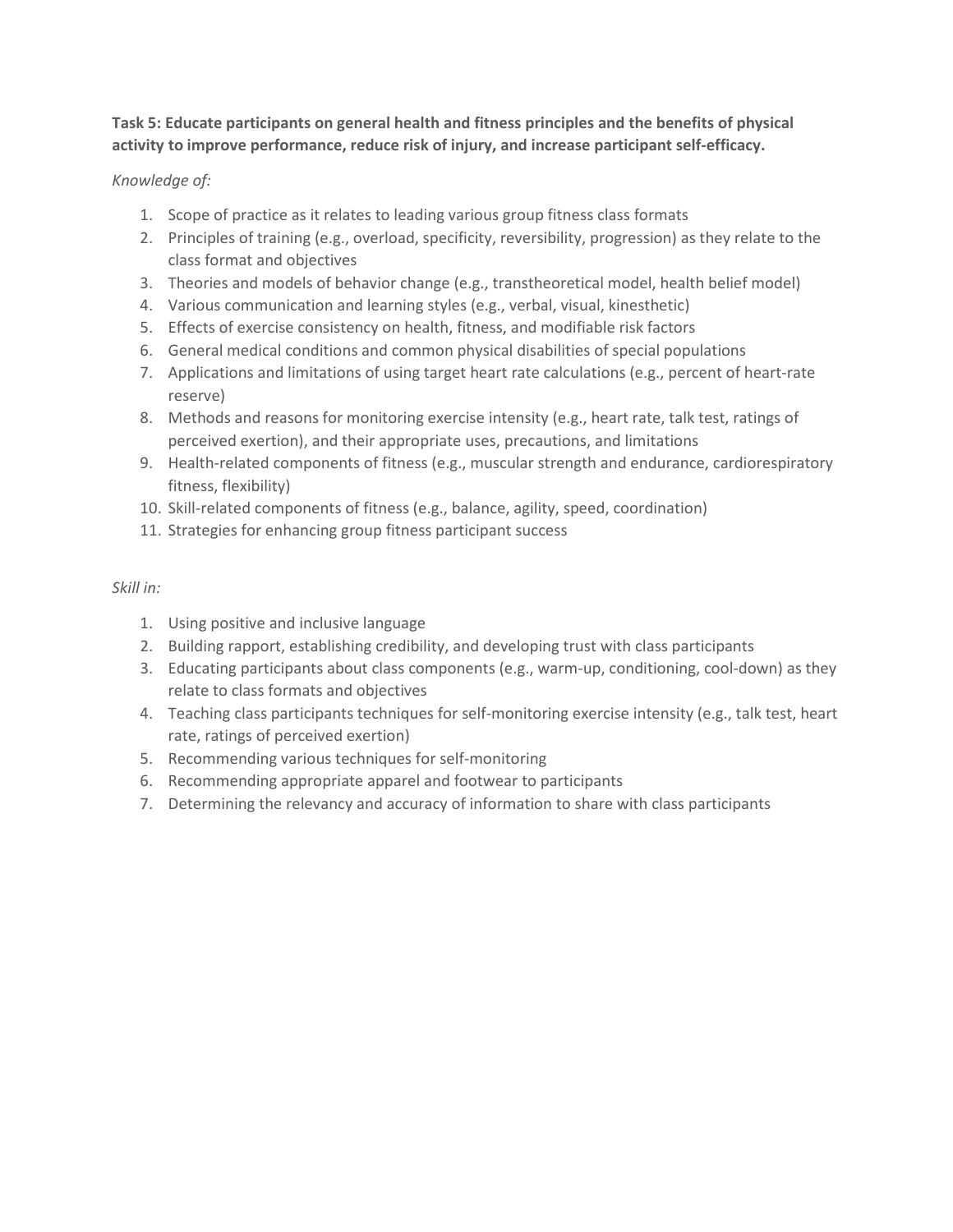## **DOMAIN III: PROFESSIONAL CONDUCT AND RISK MANAGEMENT 27%**

**Task 1: Solicit and incorporate feedback from a variety of sources (e.g., participants, peers, supervisors, self) to enhance professionalism and future class experiences.**

#### *Knowledge of:*

- 1. Characteristics of professional and well-qualified group fitness instructors
- 2. Effective communication and listening techniques
- 3. Feedback types and methods (e.g., positive, negative, performance, immediate, specific)
- 4. Methods for obtaining feedback
- 5. ACE Code of Ethics and ACE Professional Practices and Disciplinary Procedures

#### *Skill in:*

- 1. Evaluating feedback to identify successes and areas for improvement
- 2. Collaborating with participants to improve the class experience
- 3. Interpreting and evaluating achievement of objectives within the class plan
- 4. Modifying exercise variables (e.g., movements, intensity, sequence), equipment, music, and teaching styles to improve class delivery
- 5. Evaluating and modifying instructional goals and objectives

#### **Task 2: Respond to and manage class incidents and high-risk situations following established protocols to ensure safety and reduce liability.**

#### *Knowledge of:*

- 1. Environmental risk factors
- 2. Appropriate use and maintenance of equipment used in group fitness classes
- 3. Chronic and acute medical conditions and injuries
- 4. Knowledge of allied health care resources and appropriate referral sources
- 5. Emergency response plans and procedures
- 6. Risk-management policies and procedures
- 7. Signs and symptoms of overexertion and medical emergencies

- 1. Identifying defective equipment
- 2. Using equipment according to manufacturers' specifications
- 3. Recommending and referring to appropriate allied health care professionals when appropriate
- 4. Responding to acute medical incidents and emergencies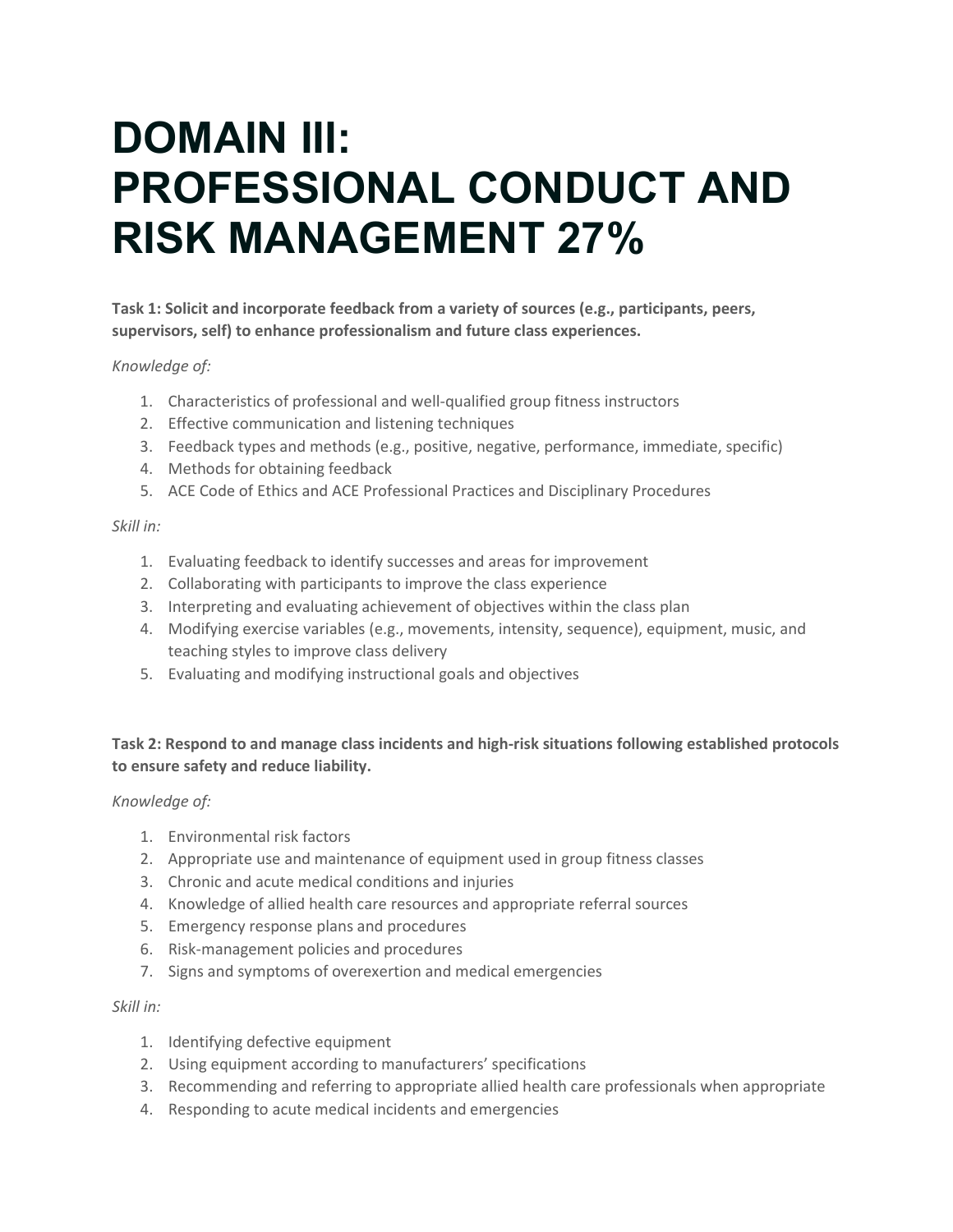- 5. Documenting incidents, injuries, and emergencies
- 6. Executing emergency response plans and procedures
- 7. Implementing appropriate and safe early intervention strategies
- 8. Addressing and resolving conflicts

**Task 3: Maintain and enhance competency by staying current on science-based research, technology, and best practices using credible resources (e.g., professional organizations, peer-reviewed journals) to provide safe and effective classes.**

*Knowledge of:*

- 1. Scope of practice for exercise professionals and ACE GFIs
- 2. ACE Code of Ethics and ACE Professional Practices and Disciplinary Procedures
- 3. Agencies and organizations (e.g., ACE, ACSM, ACOG, NIH) that establish and publish sciencebased health and fitness standards and guidelines
- 4. Appropriate uses of technology and equipment in group fitness settings
- 5. Credible sources for training and qualifications to teach specific group fitness formats, including the use of specific equipment and modalities
- 6. Reputable group fitness–related products and service providers

#### *Skill in:*

- 1. Determining appropriate action within the ACE GFI scope of practice
- 2. Identifying credible resources for health- and fitness-related standards, guidelines, and research
- 3. Identifying and applying appropriate uses of technology and equipment in a group fitness setting
- 4. Sharing information that is pertinent to the class plan and participants
- 5. Learning new group fitness class formats, equipment, and modalities from credible sources

#### **Task 4: Adhere to recognized standards, guidelines, policies, laws, and regulations to manage risk and liability.**

#### *Knowledge of:*

- 1. Scope of practice for exercise professionals and ACE GFIs
- 2. ACE Code of Ethics and ACE Professional Practices and Disciplinary Procedures
- 3. Appropriate insurance protections (e.g., professional liability insurance, general liability insurance, workers' compensation insurance, health and disability insurance) for group fitness instructors, participants, and other relevant parties in a variety of settings (e.g., indoors, pool, outdoors)
- 4. Appropriate pre-exercise screening requirements (e.g., PAR-Q+, health screening) and their appropriate uses
- 5. Industry guidelines, appropriate laws, and facility procedures relating to safety, risk management, emergencies, and injuries in fitness facilities and/or group exercise classes (e.g., indoors, outdoors, aquatic)